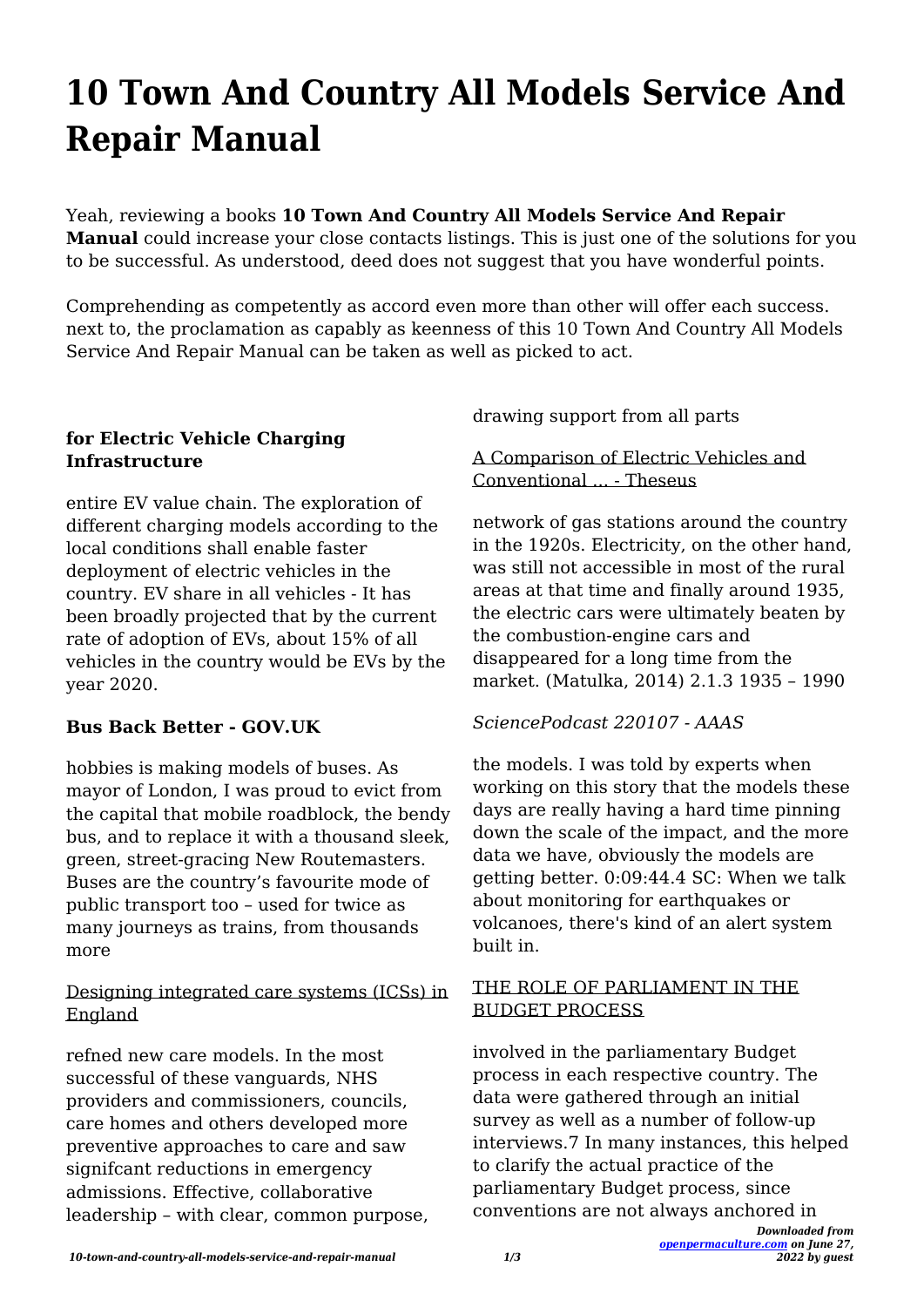written rules.

## PROJECT PROPOSAL ON SUSTAINABLE LIVELIHOOD …

1961; Registration No: 17/200910, dated 16/06/2009 PAN Card Number AAAAD5702F 5. Name of the chief functionary B.Gopamma ,President, DJMV 6 Target area 10 remote villages in Koraput District in Odisha, India. 7 Target group 750 Nos Women from tribal community 8 Project duration Three years 9 Total budget of

# ZF9HP48 / 948TE Introduction - Microsoft

Town & Country 2013-15 FWD 2013-14 L4 2.4L V6 3.6L Dodge (948TE) Caravan 2014-15 FWD V6 3.6L ... No park issues have occurred at this point in time with Chrysler models. Park by Cable The manual valve provides gates for park (by way of a parking pawl), reverse, ... 10. Remove the dipstick tool 10323A (1) from the check port (2), keeping the ...

# www.dailypioneer

Jun 19, 2022 · VIJAYAWADA, MONDAY, JUNE 20, 2022; PAGES 12 `3 www.dailypioneer.com RNI No.APENG/2018/764698 Established 1864 Published From VIJAYAWADA DELHI LUCKNOW BHOPAL RAIPUR CHANDIGARH

# **Changing Communities, Changing Lives - NASMHPD**

Sep 09, 2012 $\cdot$  in human service and justice systems have trauma histories. Many have experienced multiple sources of trauma. Many service providers and first responders have also been impacted by trauma. Trauma can result from adverse childhood events, interpersonal violence, war, disaster, accidents, and other events or circumstances.

# **A STUDY ON CUSTOMER'S ATTITUDE AND PERCEPTION …**

innovative business models such as delivering food for health conscious people, home cooked meals, etc. Food tech is the hot talk in the startup town. After technology startups have made their mark in the e-commerce, taxi & real estate sectors, now the ever-hungry Indian entrepreneurs are looking to satiate the appetite of

# **UN SUPPLIER CODE OF CONDUCT - United Nations**

that country or countries, whichever is higher; and (b) persons under the age of 18 for work that, by its nature or the circumstances in which it is carried out, is likely to harm the health ...

## **Health and wellbeing in rural areas - Local Government …**

Pockets of deprivation can be masked by statistics 10 Rural communities are increasingly older and are less diverse 12 Local government has many roles 13 District, town and parish councils are key players 13 2. Health in rural communities 15 3. What are the health risks for rural populations? 17 Changing population patterns 18 Infrastructure20

# Reimagining the Role of Technology in Education

each other and alongside their students to explore new learning models, new digital learning environments, and new approaches to working, learning, and sharing is essential if we want technology to be an effective tool to transform learning. We hope you will take that journey with us! Joseph South Director, Office of Educational Technology

# *Case note Writing and Client Files (one day) - He Taumata*

What is your place of birth (town/city and country) ! Think of a river or body of water, mountain or place of special significance for you ! Introduce yourself, starting with the